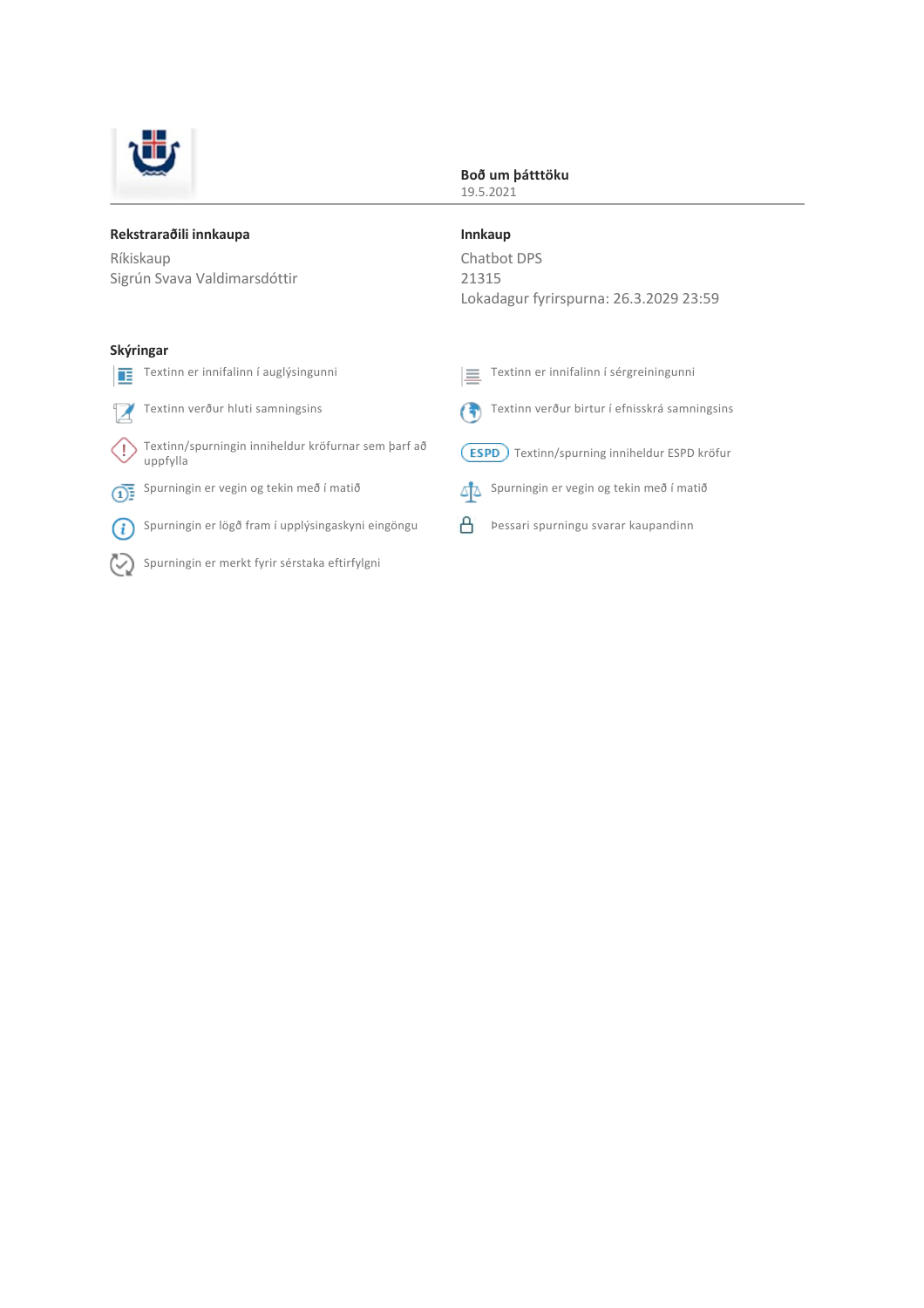# Efnisyfirlit

| 2. General terms of the IPT/ITT process                                                             |                |  |
|-----------------------------------------------------------------------------------------------------|----------------|--|
| 2.1 General terms of the ITP/ITT process                                                            | 4              |  |
| 2.1.1 Acts of law and regulations                                                                   | $\overline{4}$ |  |
| 2.1.2 Clarifications about the Services or ITP/ITT                                                  | 4              |  |
| 2.1.3 Delivery of applications/requests                                                             | 4              |  |
| 2.1.4 Presentation of tender                                                                        | 5              |  |
| 2.1.5 Extension of validity of tender                                                               | 5              |  |
| 2.1.6 Accompanying documents                                                                        | 5              |  |
| 2.1.7 Revocation of tenders                                                                         | 5              |  |
| 2.1.8 Opening of tenders                                                                            | 5              |  |
| 2.1.9 Exclusion of tenders                                                                          | 6              |  |
| 2.1.10 Notification of appointment to DPS                                                           | 6              |  |
| 2.1.11 Selection of a tender and standstill period of<br>contractual process                        | 6              |  |
| 2.1.12 Acceptance of tender/Award of Contracts                                                      | $\overline{7}$ |  |
| 2.1.13 SQ Submission Debrief                                                                        | 7              |  |
| 2.1.14 Subcontracting                                                                               | $\overline{7}$ |  |
| 2.1.15 Power of attorney                                                                            | $\overline{7}$ |  |
| 2.1.16 Reservation on inactivity of a contract and<br>contracting authority's liability for damages | 8              |  |
| 2.1.17 General reservations                                                                         | 8              |  |
| 2.1.18 Privacy policy                                                                               | 9              |  |
| 2.1.19 Confidentiality                                                                              | 9              |  |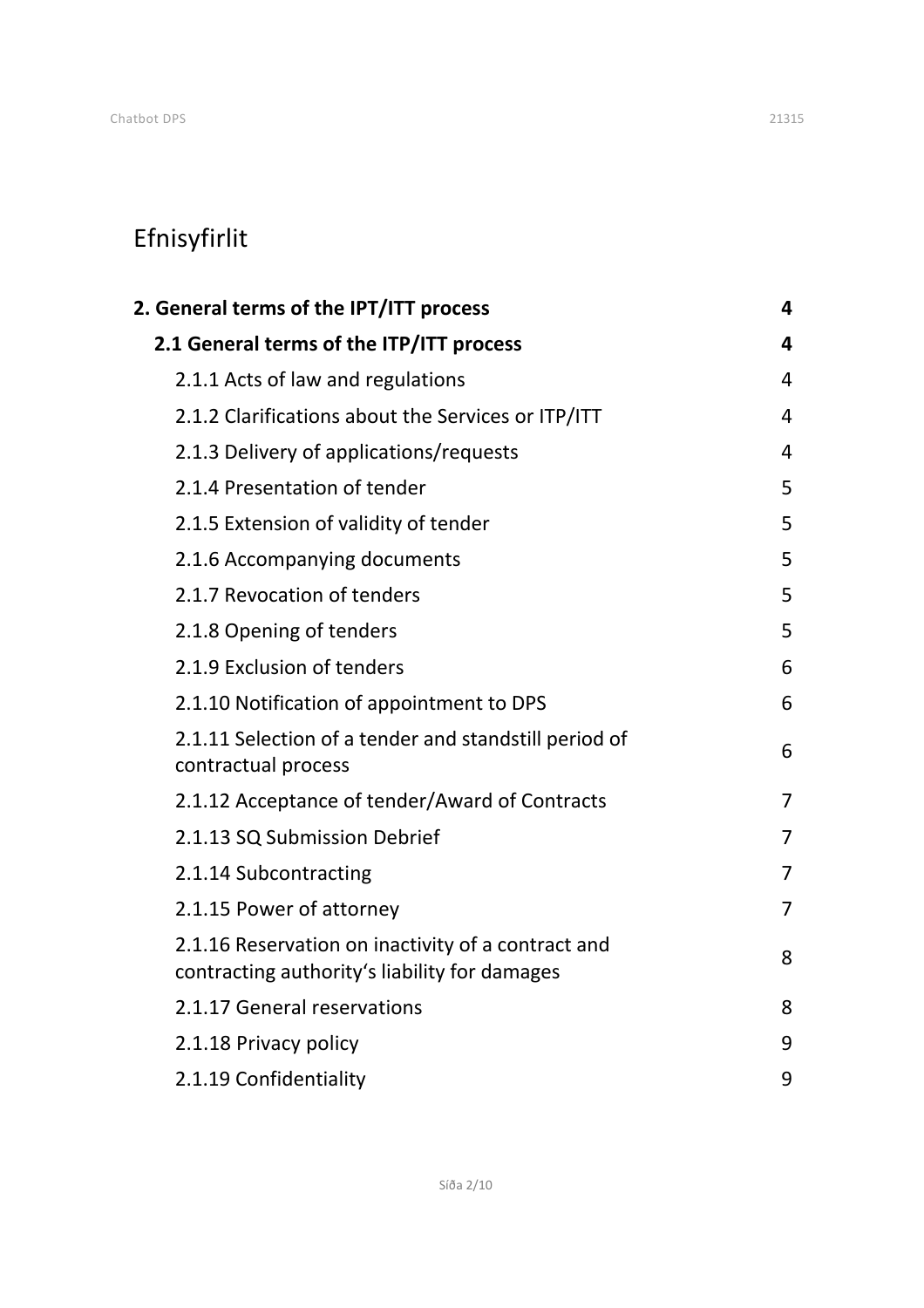## [2.1.20 Guide for review procedures](#page-9-0) 10

Síða 3/10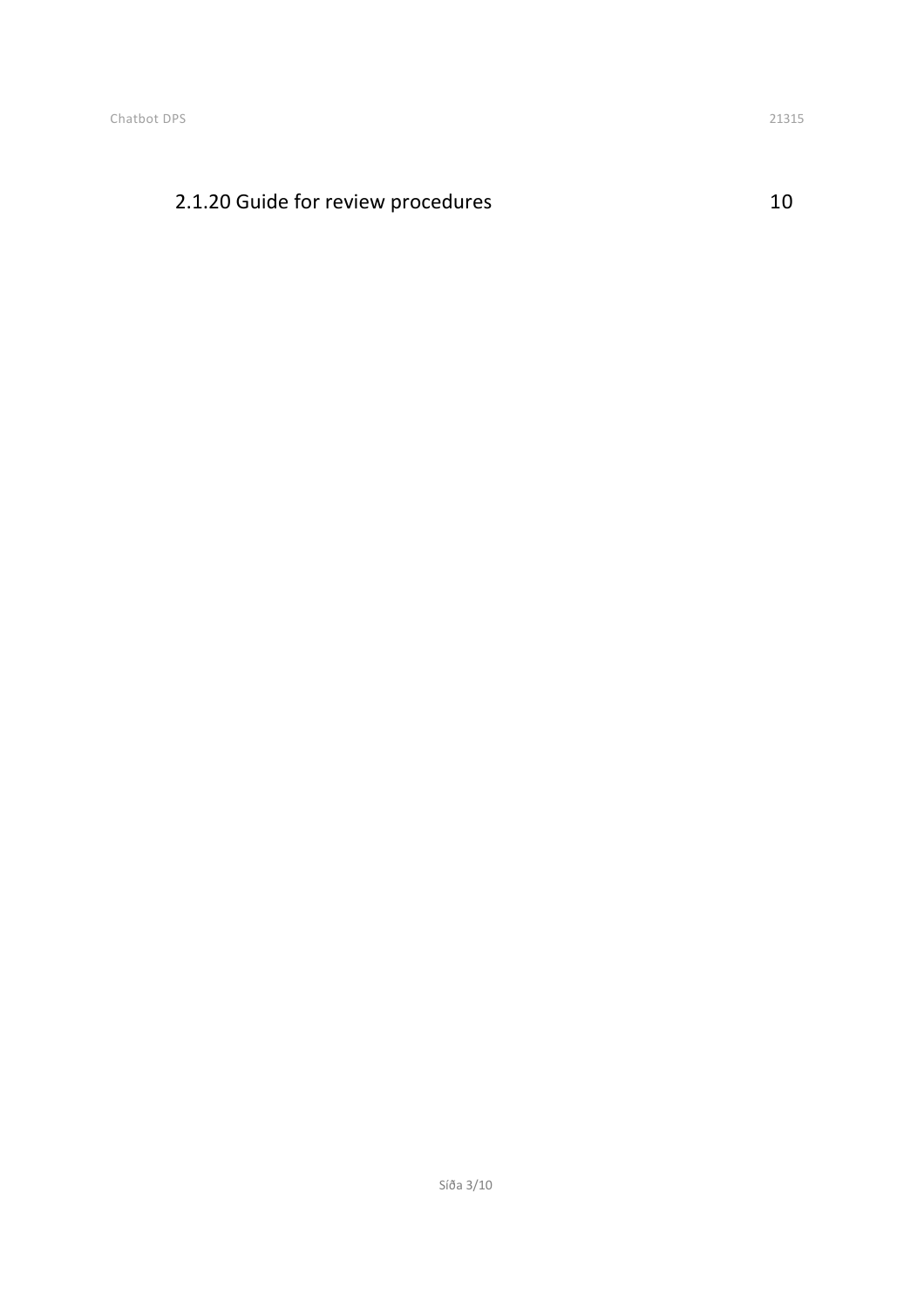## <span id="page-3-0"></span>**2. General terms of the IPT/ITT process**

## <span id="page-3-1"></span>**2.1 General terms of the ITP/ITT process**

## <span id="page-3-2"></span>**2.1.1 Acts of law and regulations**

This invitation to participate is governed by the provisions of act No. 120/2016 on public procurement and by regulations based on the Act. In the event of any conflict between the text of the tender documents and the law, the law as stated shall govern. The act on public procurement can be found on the Alþingi

website: <https://www.althingi.is/lagas/nuna/2016120.html> and in English on the Ministry of finance website: https://www.stjornarradid.is/media/fjarmalaraduneyti[media/media/frettatengt2016/Act-on-Public-Procurment-No.-120-2016.pdf](https://www.stjornarradid.is/media/fjarmalaraduneyti-media/media/frettatengt2016/Act-on-Public-Procurment-No.-120-2016.pdf)

A contract drawn up following a procurement procedure is governed by Icelandic laws.

## <span id="page-3-3"></span>**2.1.2 Clarifications about the Services or ITP/ITT**

Any clarifications relating to this ITP or an individual Invitation to Tender (ITT) should be submitted through the e-tendering portal.

Ríkiskaup will respond to all reasonable clarifications regarding ITP/ITT as soon as possible through publishing the Tenderers' questions and Ríkiskaup's response to them. Clarification responses will be published anonymously through the e‐tendering portal (questions and answers)

The deadline for receipt of clarifications relating to the Services or this ITP is set out in the chapter time schedule . Tenderers are advised not to rely on communications from Ríkiskaup in respect of the Services or ITP unless they are made in accordance with these instructions.

### <span id="page-3-4"></span>**2.1.3 Delivery of applications/requests**

Tender shall be submitted electronically in this tendering system. Tenders shall be presented in accordance with the terms of the tender. Tenderers will receive a confirmation email when they have submitted a tender. If no mail is received, delivery has failed, in which case, please contact Visma Support.

Please note that electronic titles of documents may not contain special characters such as % & ?, etc.

Each file may not exceed 50mb.

If there is any inconsistency or arithmetic errors in the tender, Ríkiskaup may use as reference the unit price quote that appears in the tender sheets if an error is obvious and a correction does not upset the equality of the tenderers.

Œ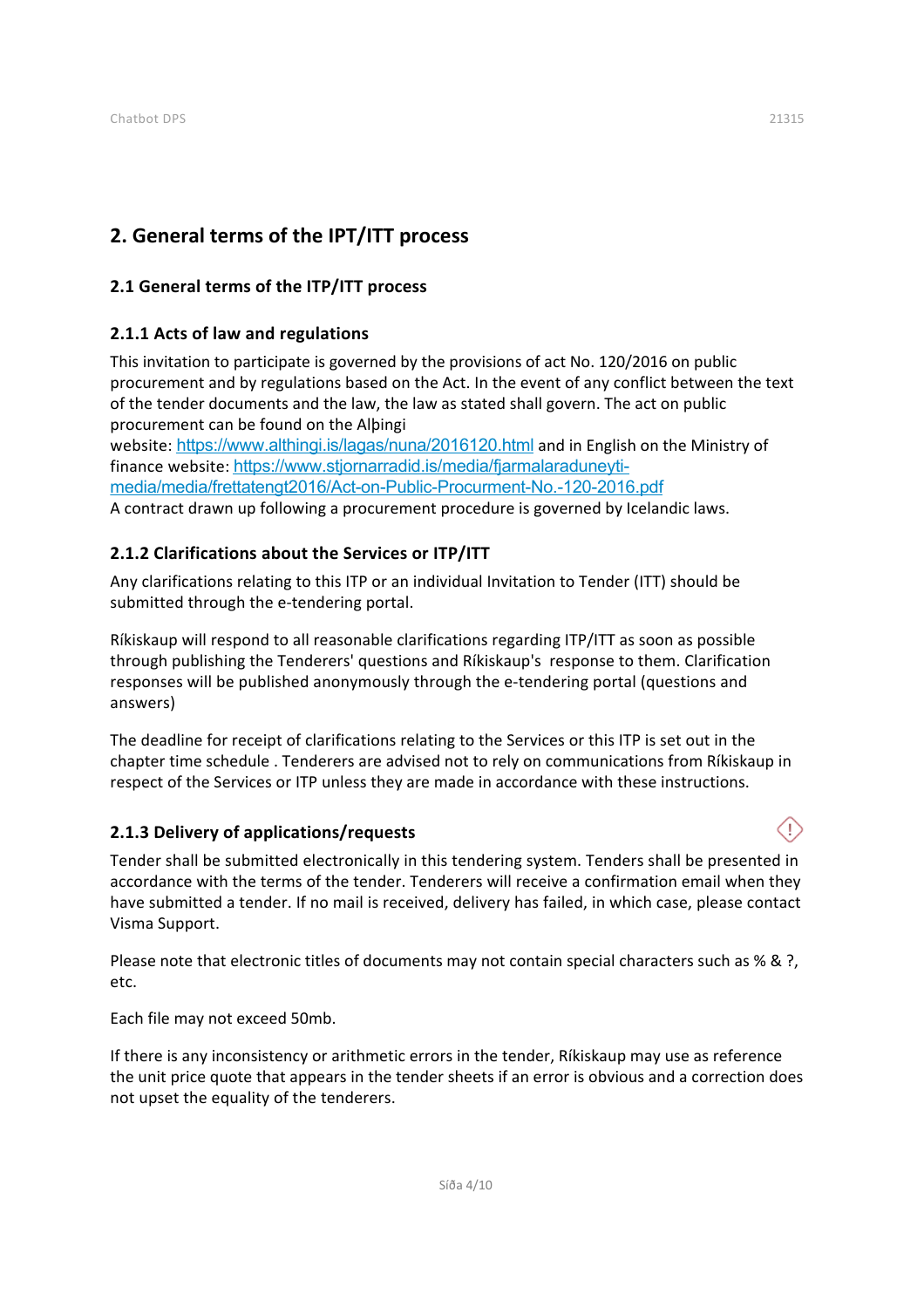The tenderer shall state distinctly and unmistakably which legal entity/legal person is the tenderer and thereby responsible for the procurement in relation to the contracting authority (Rikskaup). The tender shall also reveal which entity within the economic operator is responsible for communication with respect to the tender.

A tender shall be submitted by a person from the economic operator who is authorized according to law and according to the organizational structure of the economic operator to undertake a binding commitment on behalf of the economic operator.

If a tender is submitted under the authority of another party, the tenderer shall submit a special form to that effect.

Tenders shall be binding. Any reservation that a tender is not binding will result in the tender being considered invalid.

**The tenderer confirms he has read the tender documents and agrees with his bid all the terms of the Tender** 21315: Chatbot DPS

Já/Nei. Já er krafist

#### <span id="page-4-0"></span>**2.1.4 Presentation of tender**

If there are any inconsistency or arithmetic errors in the ITT's, Rikiskaup and/or buyer may reference, unit price or other information presented in tenders sheets or appendixes to correct obvious errors. The correction may not jeopardize equality of tenderers.

#### <span id="page-4-1"></span>**2.1.5 Extension of validity of tender**

When a contracting authority (Rikiskaup) is not able to decide regarding tenders within the time limits for the tender it may be requested that the tenderers extend their tenders for a short period of time. The condition to this is that all participants agree to this procedure, that there are reasonable grounds which justify such extension. Under the same condition it may be requested, after the time limit for the tender has expired, that the tenderers announce that their tenders have become valid again, however only for a very short period of time.

#### <span id="page-4-2"></span>**2.1.6 Accompanying documents**

This ITP/ITT documents specify which data, documents and information tenderers must submit with their tenders. Requested documents, data and information shall be submitted in accordance with these instructions.

#### <span id="page-4-3"></span>**2.1.7 Revocation of tenders**

A tenderer may revoke his tender prior to the opening of the tenders, provided this is done within the tendering system.

#### <span id="page-4-4"></span>**2.1.8 Opening of tenders**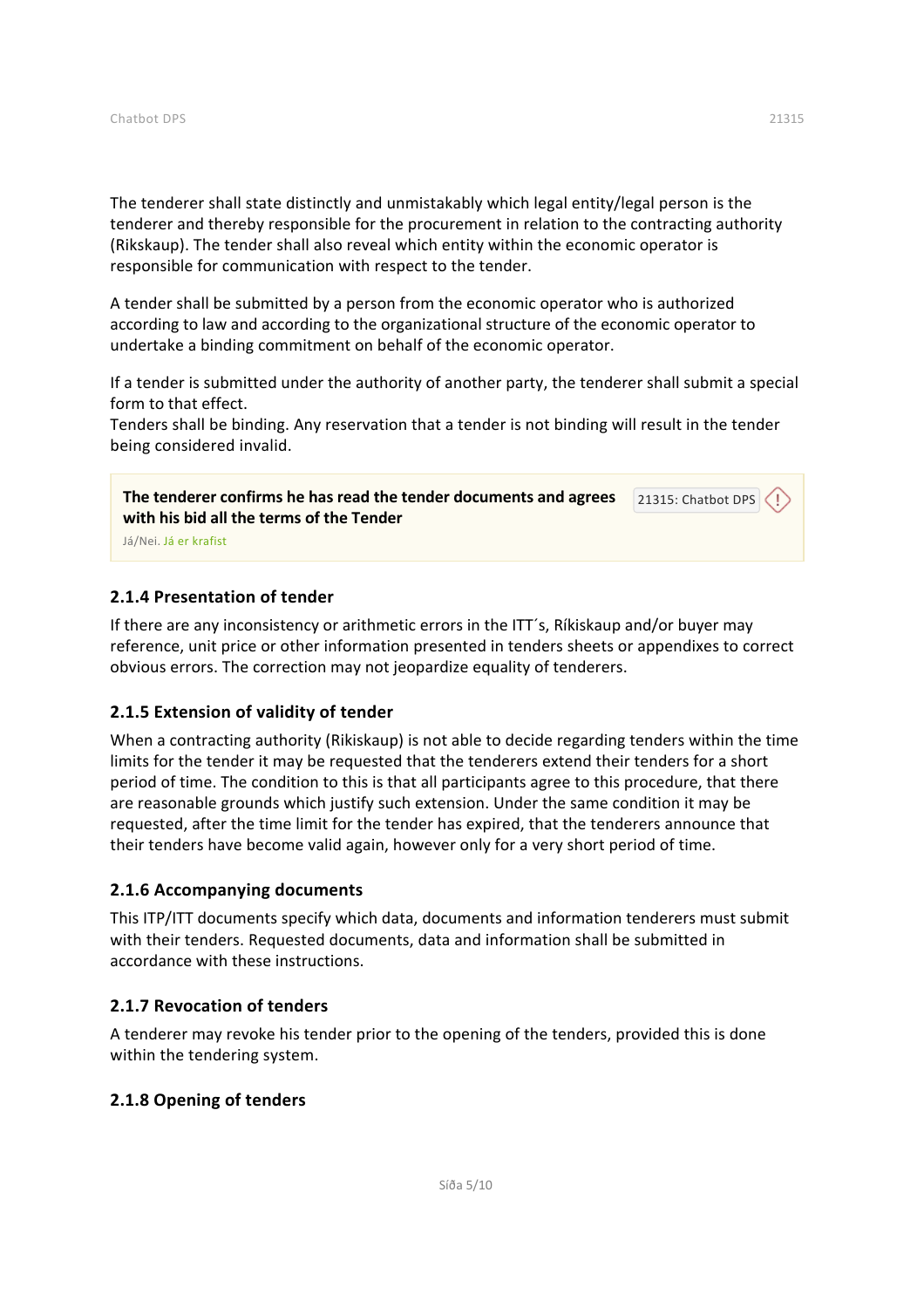All tenders will be opened within the tender system. A tender opening report will be published on Ríkiskaup's website at the following address:

[https://www.rikiskaup.is/is/innkaup\\_og\\_utbod/opnunarfundargerdir-1/opnunarskyrslur](https://www.rikiskaup.is/is/innkaup_og_utbod/opnunarfundargerdir-1/opnunarskyrslur) According to article 65 of the PPA the following points will be published:

#### a. Tenderer's name and system

Tenders that are submitted too late will not be accepted. Tenderers are therefore urged to submit their tenders in good time. When a tender opening report has been published, the tenders will be evaluated based on exclusion grounds and the pre‐announced selection and award criteria. Therefore, the opening tender report is without prejudice to the validity of tenders and that their evaluation has not yet been carried out.

#### <span id="page-5-0"></span>**2.1.9 Exclusion of tenders**

Ríkiskaup reserve the rights to refuse and dismiss any unclear bids that do not contain the information required by the tender documents. If there is no possibility to compare tender offers without calling for an explanation of the bids, Rikiskaup reserves the right to send an inquiry to all tenderer electronically and request information within a short period. Explanations may not include new offers or negotiation procedures.

#### <span id="page-5-1"></span>**2.1.10 Notification of appointment to DPS**

The time period for the evaluation of initial submissions received prior to tender deadline will be extended 20 Working Days, following which Ríkiskaup will notify the tenderer of the outcome of their submission. Thereafter, and during the duration of the DPS, Ríkiskaup will inform tenderers of the outcome of their submission within 10 working days of receipt of submission, which may be extended to 15 working days in individual circumstances.

#### <span id="page-5-2"></span>**2.1.11 Selection of a tender and standstill period of contractual process**

A DPS may not be reopened for applicants following the decision to select a tender until the mandatory standstill period of the contractual process has passed, cf Article 86. of the PPA, as of the day after a notice according to paragraphs 1 and 2 of Article 85 is considered having been published.

A tender must be accepted in writing during the period of validity of the tender, and thus a binding contract has been established based on the tender documents and on the submitted tender from the tenderer. When Rikiskaup is not able to make a decision regarding tenders within the time limits for the tender it may be requested that the tenderers extend their tenders for a short period of time. The condition for this is that all participants agree to this procedure, that there are reasonable grounds which justify such extension. Under the same condition it may be requested, after the time limits for the tender have expired, that the tenderers announce that their tenders have become valid again, however only for a very short period of time.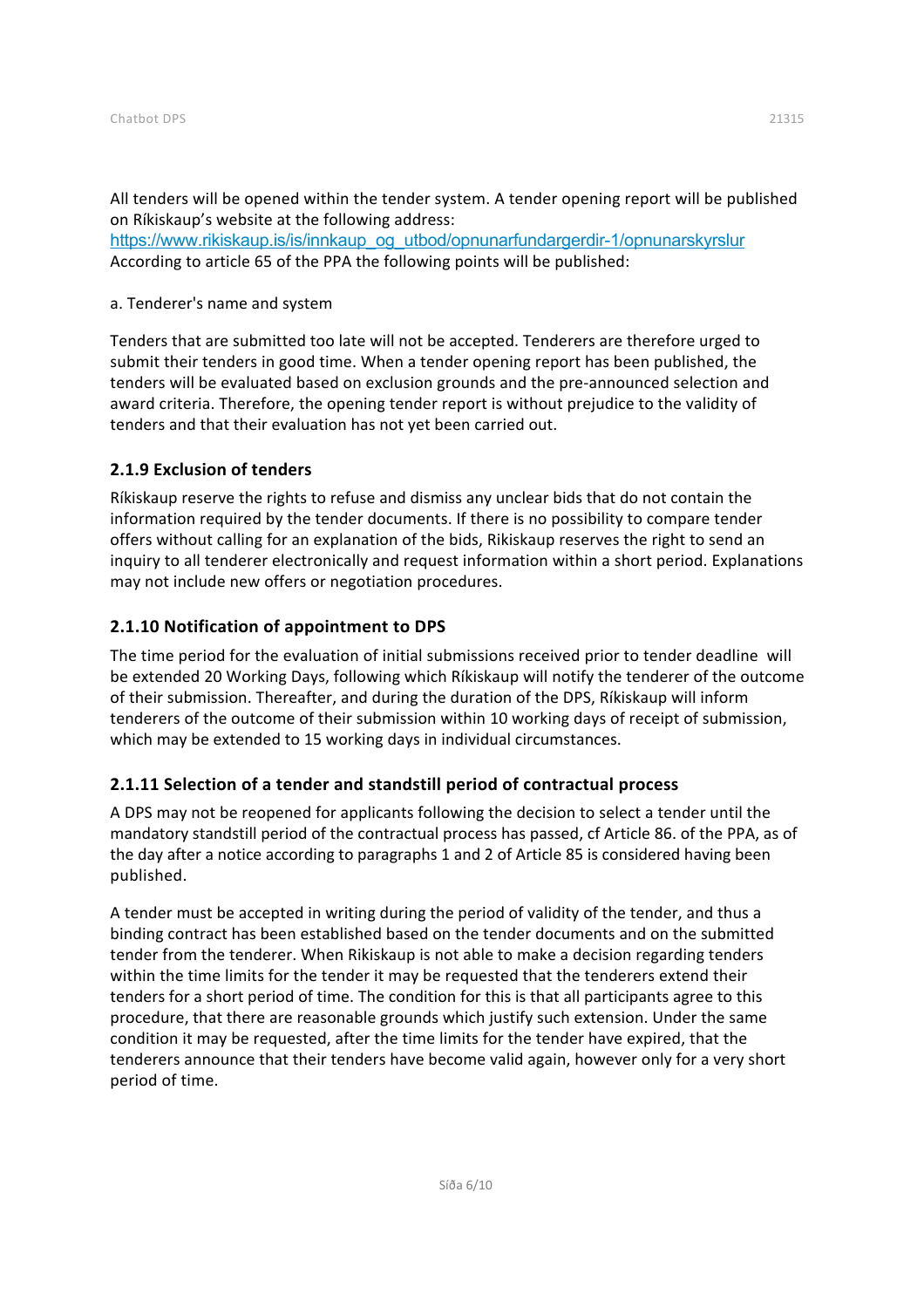<span id="page-6-0"></span>Ríkiskaup will accept all tenderers that meet all the requirements to participate in this DPS. Ríkiskaup will not set up this DPS if fewer than three qualified participants apply for this DPS.

All DPS Providers appointed will be invited to take part in a closed procurement by receiving an Invitation to Tender (ITT) for a chatbot service. Tenders will be evaluated according to the specific evaluation methodology applicable to the buyer in relevant ITT.

#### <span id="page-6-1"></span>**2.1.13 SQ Submission Debrief**

Ríkiskaup will inform unsuccessful Tenderers of the reason for their SQ Submission not being successful at the time of notifying Tenderers of the outcome of their SQ Submission. Tenderers may opt to reapply to join the DPS at any time during the term of the DPS by submitting a new or revised SQ Submission.

#### <span id="page-6-2"></span>**2.1.14 Subcontracting**

The tenderer shall provide information on which parts of the agreement he plans to make third party implement as a subcontractor. Such information shall be provided in the tender. If that is the case, the tenderer shall inform the buyers which subcontractor he intends to work with and seek the buyer's approval before the subcontractor starts working. The tenderer shall at the buyer's request provide information regarding technical / economical ability of the subcontractor and whether the exclusion grounds of art. 68 of the PPA apply to the subcontractor. If the mandatory exclusion grounds apply to the subcontractor the Rikiskaup will demand that a new subcontractor substitute the former.

If a tender is under consideration, Rikiskaup may demand that the tenderer also submits a single procurement document in accordance with Article 73 of the PPA for the subcontractor and later if there is a change with respect to the subcontractor during the period of the contract.

If reasons for exclusion according to Article 68 of the PPA apply to a subcontractor, the supplier will be obligated to procure a new subcontractor to replace the first one. The same applies if a subcontractor does not meet the requirements for technical ability concerning that component of the contract that he is entrusted with.

Subcontracting shall in all instances be based on a written contract and the tenderer shall submit a statement/confirmation to this effect if the tender is under consideration – see a form from the tender response forms.

**Will the tenderer entrust a third party with the execution of part of the contract, and if so what part of the contract?** 21315: Chatbot DPS  $(i)$ 

Já/Nei *Athugasemdir birgja leyfðar*

#### <span id="page-6-3"></span>**2.1.15 Power of attorney**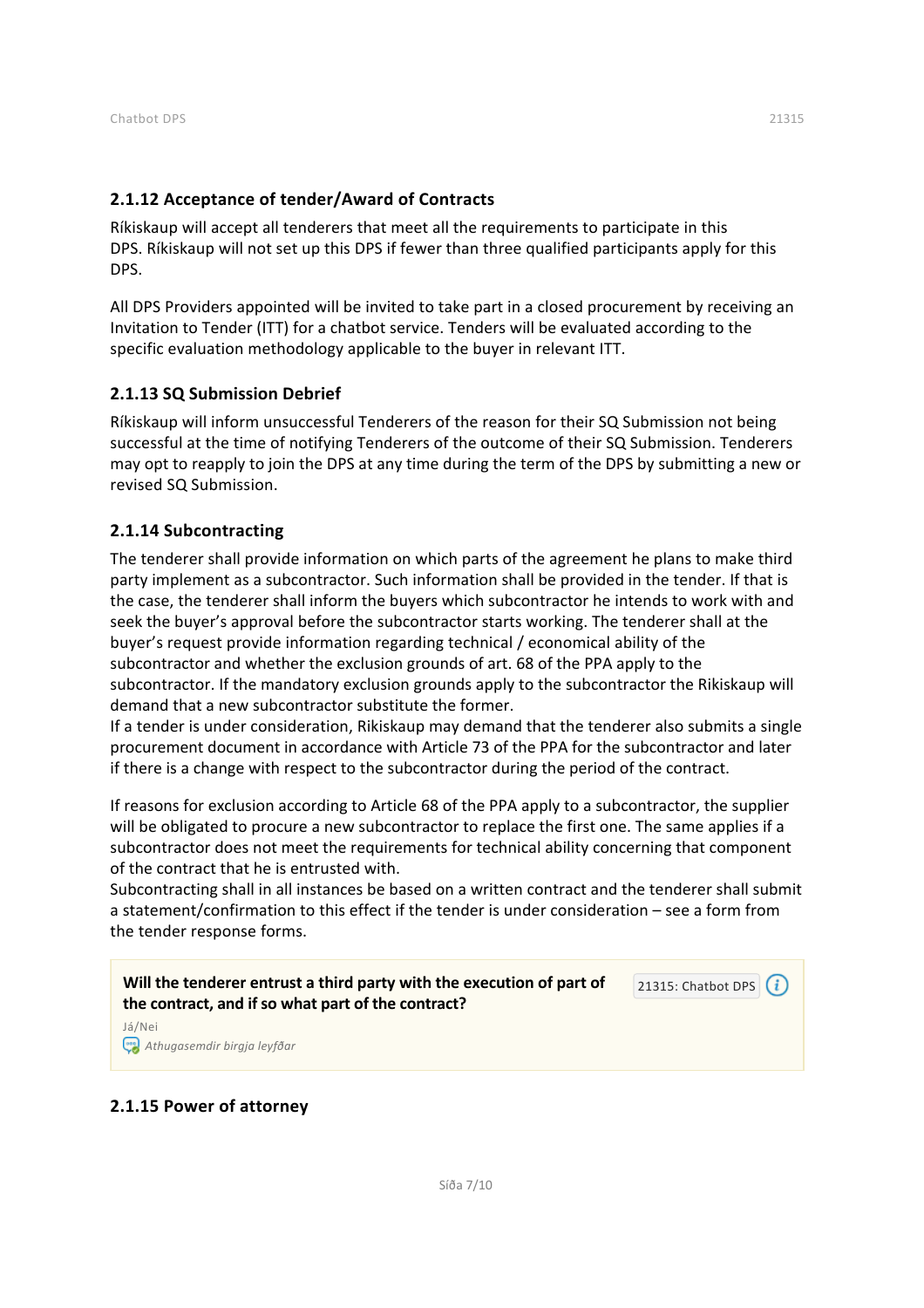If a tender is submitted by a person who is authorized to do so on behalf of the tenderer, that person shall submit a special form in this regard. The form shall explain the nature of the authorization and shall contain signatures of the authorizer and of two witnesses who confirm the validity of the signature of the authorizer, the location and the date.

**Is the tender made on behalf of another?** Já/Nei *Athugasemdir birgja leyfðar*

## <span id="page-7-0"></span>**2.1.16 Reservation on inactivity of a contract and contracting authority's liability for damages**

The Public Procurement Complaints Commission may, if the conditions for inactivity are present, declare that a contract is inactive according to the provisions of Article 115 of the PPA, but however only for a contract that exceeds the threshold amount for the European Economic Area, cf. paragraph 4 of Article 23.

A ruling for the inactivity of a contract has the effect that rights and obligations according to the primary subject matter if the contract is set aside. The inactivity of a contract shall be limited to the payments that still have not been made. With respect to payments that already have been made the Complaints Commission shall make provisions for other sanctions according to Article 118 of the PPA. See Article 115 of the PPA.

If the contract is awarded in good faith and then rendered inactive, Ríkiskaup reserves the right to reject all claims for compensation.

#### <span id="page-7-1"></span>**2.1.17 General reservations**

These ITP/ITT documents and contract documentation apply with respect to the purchasing and any information that the contracting authority (Rikiskaup) has provided regarding the intended contract, prior to the announcement of the invitation to tender, have no formal meaning. Suppliers cannot base any rights on this towards Ríkiskaup.

If there is no provision for a formal signing of contract, then a binding contract is considered to have been established after Ríkiskaup has dispatched a notice accepting the tender.

Ríkiskaup can cancel the purchase until a binding contract has been awarded. The reasons can be i.e. that Ríkiskaup's needs have changed, new technology requires other solutions than what the ITT documents provide for, or unforeseen expenses render it impossible to perform the purchasing.

Should it be revealed shortly before scheduled delivery of the tenders, that significant changes must be made to the ITT documents that do not exceed the limits of Paragraph 4, Article 57 of the PPA, Ríkiskaup reserves the right to cancel the ITT and publish a new ITT. Tenderers cannot base any rights on this towards Ríkiskaup.

21315: Chatbot DPS  $(i)$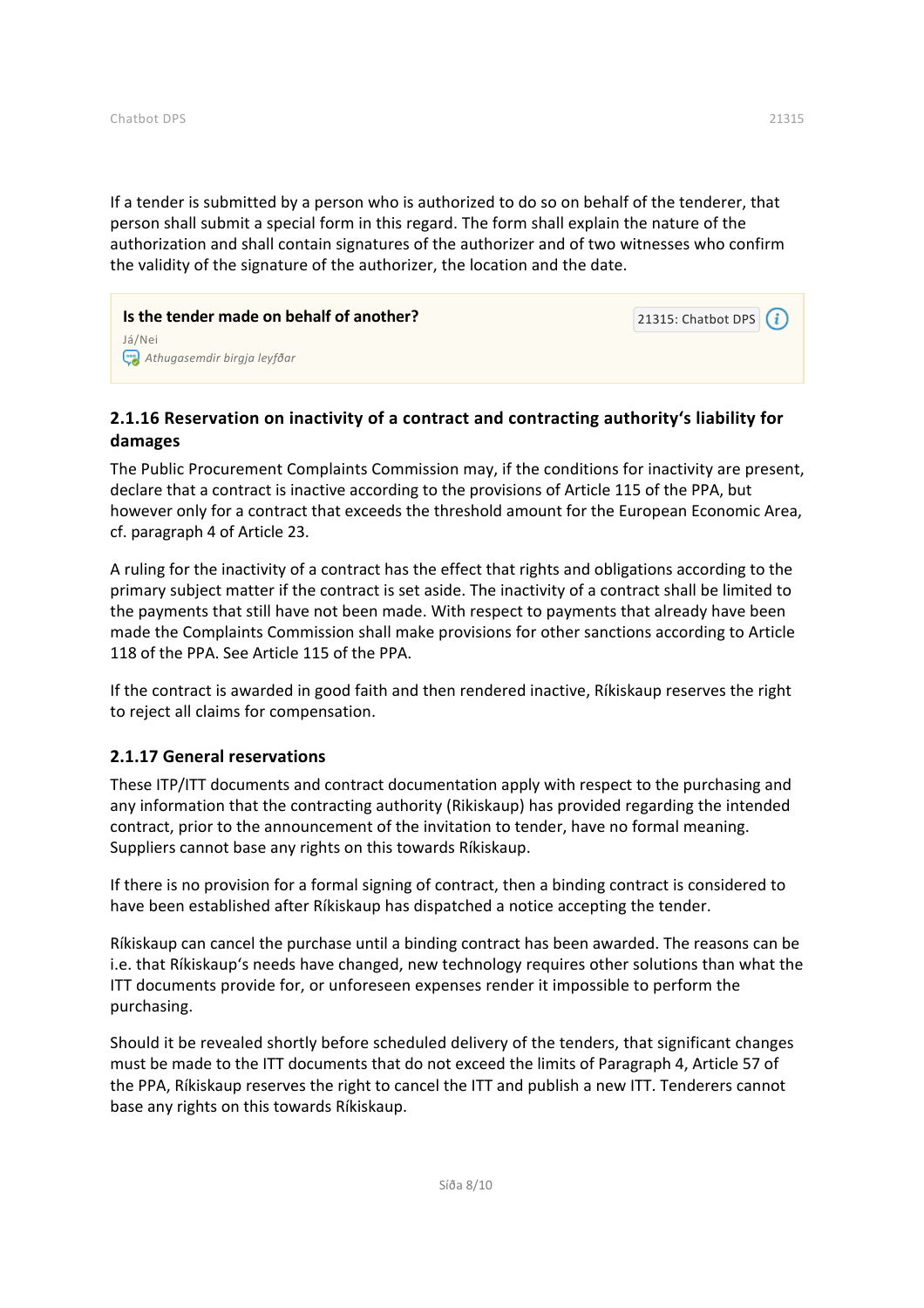Ríkiskaup will reject all tenders that exceed the cost estimate but reserves the right to accept tenders that exceed the cost estimate if able to finance the project.

Ríkiskaup reserves the right to reject all tenders from a tenderer that has been found guilty of bribery, unlawful consultation, or violation of the competition law. If it emerges that the supplier has obtained a contract because of such violations, Ríkiskaup reserves the right to receive damages and in addition points out the provisions of competition law and of the penal code concerning fines and other sanctions for such violations.

Ríkiskaup reserves the right to reject all tenders from a tenderer when there are substantial or continuing deficiencies in the performance of the economic operator regarding material requirements according to earlier public contracts that have resulted in the rescinding of a contract, claim for damages or other similar sanctions.

If the supplier is unable to perform the contract for the tendered amount and the purchaser needs to spend additional funds due to this contract, there will be an investigation into who is responsible and what was the reason. If it emerges that there has been a violation of law the proper authorities will be alerted.

#### <span id="page-8-0"></span>**2.1.18 Privacy policy**

Since some of the requested information from tenderers may contain personal information, it should be noted that complete security is maintained in handling and storing the data. Unauthorized persons will not have access to data that contain personal information and the data will be stored in a safe environment within Rikiskaup. The data will not be shared with third parties nor will they be exported outside of the EEA. Ríkiskaup's Privacy notice can be found on the website of Rikiskaup.

Ríkiskaup believes that appropriate measures have been taken to ensure the security of the information / data that Ríkiskaup has access to / a copy of. The processing of that data will be in accordance with applicable privacy laws at any given time.

The data subject is entitled to request access to their personal information, correct, restrict processing of the personal information of the registered person or object to processing.

#### <span id="page-8-1"></span>**2.1.19 Confidentiality**

Buyer may not under Article 17 of the PPA disclose sensitive information forwarded to it by economic operator/tenderer which they have designated as confidential. Included as such confidential information is information about operations, specific technical solutions, unit price, financial matters and business matters, and other such information that can harm the interests of the economic operator if access is given to the information. Ríkiskaup may demand that an economic operator maintains confidentiality regarding important information during the procurement process.

A tenderer shall mark specifically those passages in the tender that are submitted as a confidential matter. This will not affect the obligation incumbent upon a public entity to present